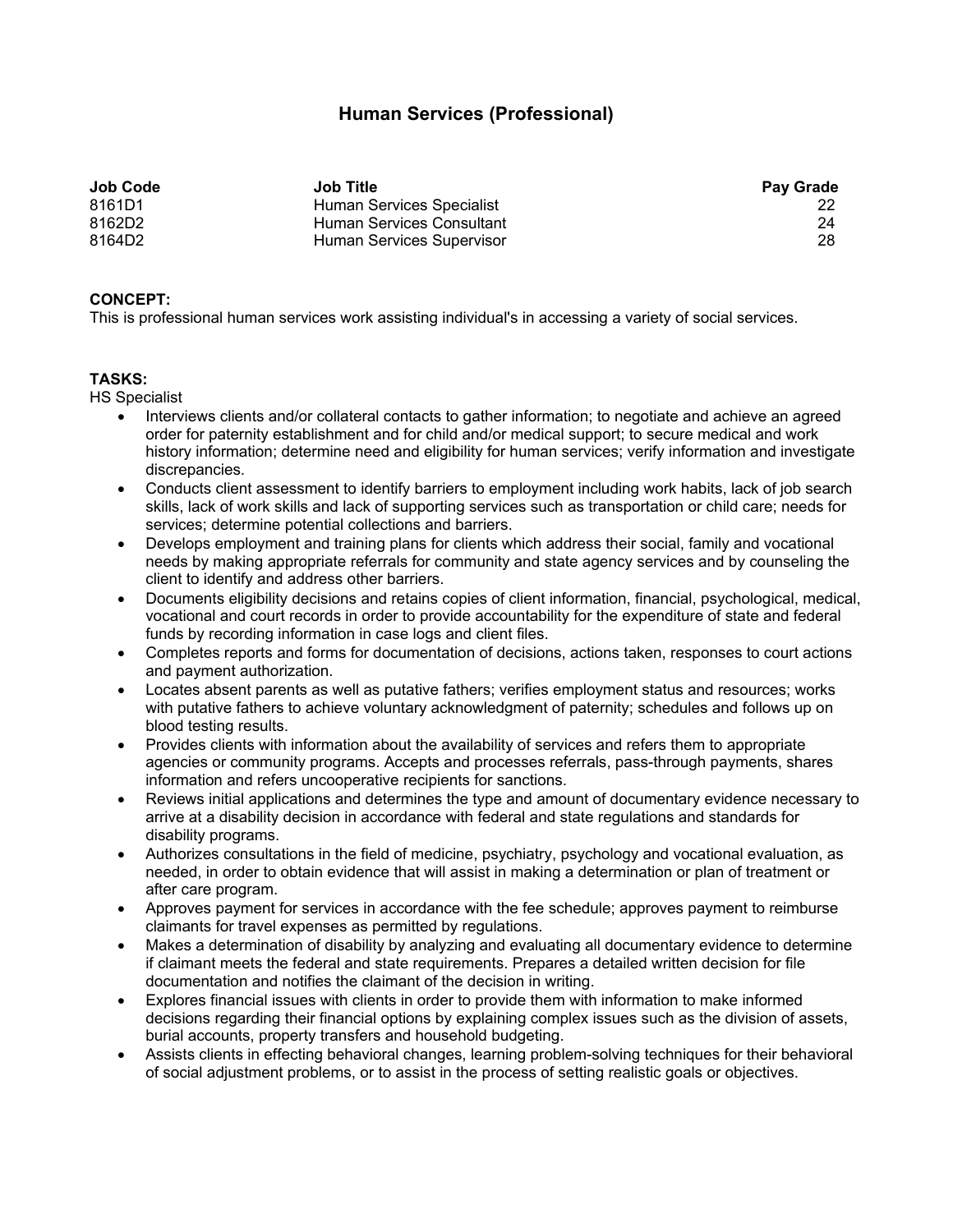HS Consultant

- Reviews case files of individuals, applying for, receiving or denied services for a Human Service Program to assure services, procedures, and decisions appropriately address the individual needs while federal and state rules and regulations are being met and followed.
- Provides consultation on complex situations, guidance to staff in implementing program for individuals, and makes recommendations for appropriate action and services.
- Coordinates with community providers, identifies service needs available. Refers individuals to other agencies or community as appropriate. May recommend professional consultation services and coordinate additional group activities with community providers.
- Assesses skills and instructs blind or visually impaired individuals compensatory skills in areas of communication, techniques of daily living and advocacy.
- Completes vocational assessment, access available community resources and completes plan of action.
- Evaluates and analyses information and data used in determining eligibility/ineligibility to document and support decisions and develop appropriate treatment, assistance and activities for individuals.
- Develops job tryout sites in the community.
- Train, orients, mentors staff, making recommendations to supervisors regarding personnel actions. May act as lead worker and serve as backup to supervisors.

HS Supervisor

- Provides administrative and program supervision, insuring programs are in accordance with state, and/or federal laws, rules and regulations. Recruits, interviews, hires and trains professional and support staff.
- Interprets state requirements, standards and criteria for administering human service programs in local, area, and statewide situations.
- Assesses training needs, develops training packages, schedules and conducts program specific training, collaborating with other programs for their respective areas of specialization.
- Analyses local systems of program implementation, identifies strengths or dysfunctions and plans and recommends corrective actions. Holds scheduled conferences with staff concerning problems, advises on methods of managing caseload, establishing priorities and reaching appropriate decisions.
- Represents the agency at various meetings, conferences, seminars and hearings. Acts as liaison between the agency and local public officials, community and citizen organizations, contract staff, other agencies and disciplines.
- Establishes or participates in establishing or revising guidelines for authorizations for the purchase of consultative examinations and medical evidence of record by section staff; ensures that guidelines comply with established policy and that total funds obligated do not exceed section budget authority.
- Establishes and maintains a program of standardized supervisory review of initial, reconsideration, appeals and other disability claims to evaluate employee performance.
- Acts as liaison between the program section and federal and state offices to provide information and identify and resolve case-related issues.
- Reviews and analyzes management reports, case files, procedural expectations and other materials related to complaints, appeals and fraud in order to determine propriety of actions. Evaluates and makes recommendations concerning the need for new and revised statewide policies and programs.

## **LEVELS OF WORK**

Class Group consists of three classes.

**Human Services Specialist:** Work involves interpreting program information; determining eligibility for human service programs; conducting in-office and/or on-site interviews; and/or assessments; analyzing medical, physiological and/or vocational information to help determine an individual's capabilities; developing and monitoring client service plans; and/or establishing and enforcing child support orders.

**Minimum Requirements:** Two years of experience interviewing, investigating, compiling information, documenting decisions, interpreting guidelines and/or providing technical assistance relevant to the agency's programs. Post secondary education may be substituted for experience as determined relevant by the agency.